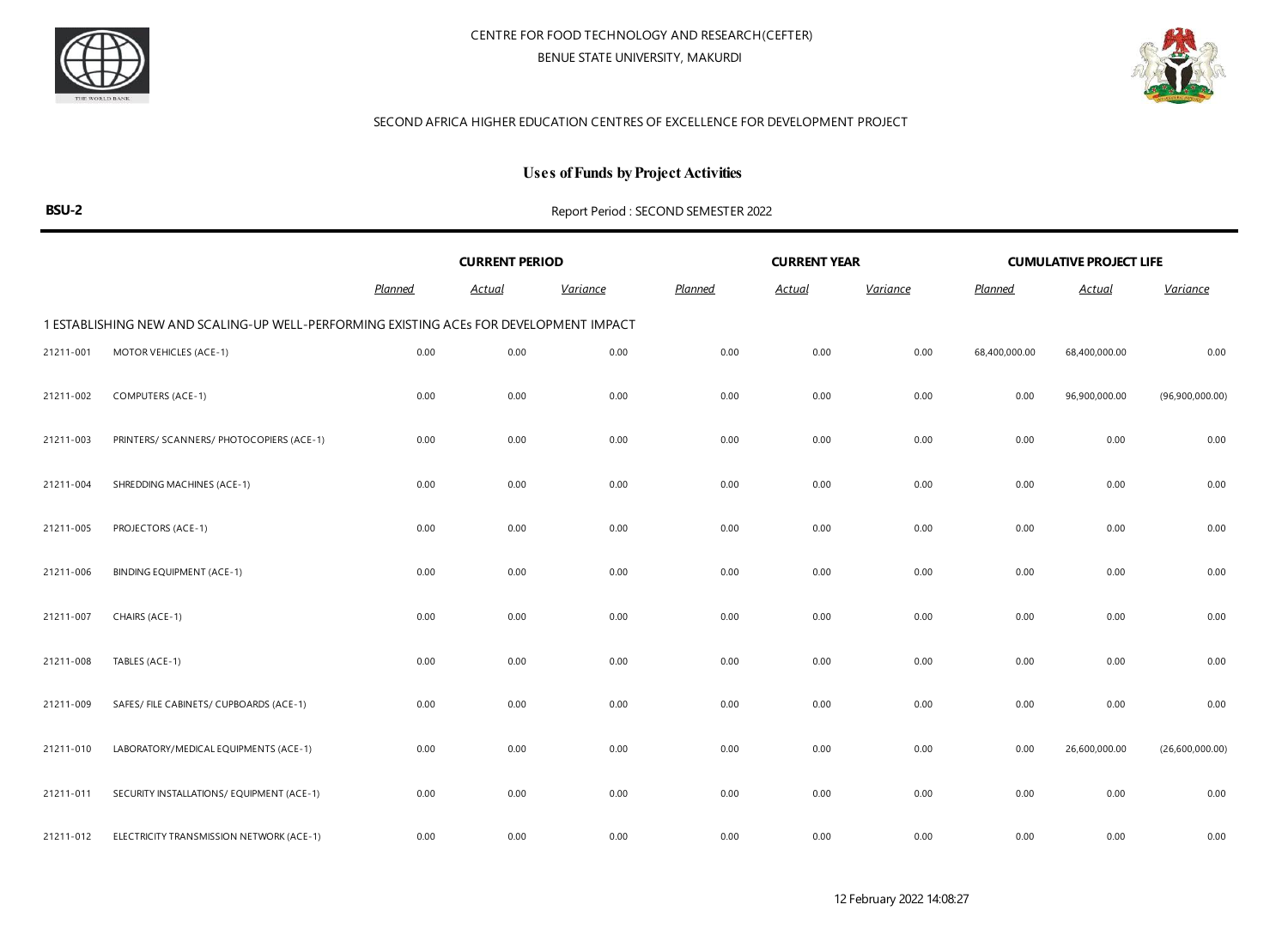



### **Uses of Funds by Project Activities**

|           |                                                | <b>CURRENT PERIOD</b> |               |                 |                | <b>CURRENT YEAR</b> |                 |                | <b>CUMULATIVE PROJECT LIFE</b> |                   |
|-----------|------------------------------------------------|-----------------------|---------------|-----------------|----------------|---------------------|-----------------|----------------|--------------------------------|-------------------|
|           |                                                | <b>Planned</b>        | <u>Actual</u> | <u>Variance</u> | <b>Planned</b> | <u>Actual</u>       | <b>Variance</b> | <b>Planned</b> | <u>Actual</u>                  | <b>Variance</b>   |
| 21211-013 | WATER DISTRIBUTION NETWORK (ACE-1)             | 0.00                  | 0.00          | 0.00            | 0.00           | 0.00                | 0.00            | 0.00           | 0.00                           | 0.00              |
| 21211-014 | BOREHOLES & OTHER WATER FACILITIES (ACE-1)     | 0.00                  | 0.00          | 0.00            | 0.00           | 0.00                | 0.00            | 0.00           | 0.00                           | 0.00              |
| 21211-015 | EARTH MOVING EQUIPMENT - BULL DOZERS ETC. (AC  | 0.00                  | 0.00          | 0.00            | 0.00           | 0.00                | 0.00            | 0.00           | 0.00                           | 0.00              |
| 21211-016 | INDUSTRIAL EQUIPMENT (ACE-1)                   | 0.00                  | 0.00          | 0.00            | 0.00           | 0.00                | 0.00            | 0.00           | 0.00                           | 0.00              |
| 21211-017 | NAVIGATIONAL EQUIPMENT (ACE-1)                 | 0.00                  | 0.00          | 0.00            | 0.00           | 0.00                | 0.00            | 0.00           | 0.00                           | 0.00              |
| 21211-018 | POWER GENERATING SETS (ACE-1)                  | 0.00                  | 0.00          | 0.00            | 0.00           | 0.00                | 0.00            | 8,844,000.00   | 58,900,000.00                  | (50,056,000.00)   |
| 21211-019 | BROADCAST & COMMUNICATION EQUIPMENTS (ACE      | 0.00                  | 0.00          | 0.00            | 0.00           | 0.00                | 0.00            | 0.00           | 0.00                           | 0.00              |
| 21211-020 | OFFICE EQUIPMENT (ACE-1)                       | 0.00                  | 0.00          | 0.00            | 0.00           | 0.00                | 0.00            | 550,000.00     | 38,000,000.00                  | (37, 450, 000.00) |
| 21212-001 | MINOR ROAD MAINTENANCE (ACE-1)                 | 0.00                  | 0.00          | 0.00            | 0.00           | 0.00                | 0.00            | 0.00           | 0.00                           | 0.00              |
| 21212-002 | MAINTENANCE OF OFFICE BUILDING / RESIDENTIAL Q | 0.00                  | 0.00          | 0.00            | 0.00           | 0.00                | 0.00            | 17,104,439.49  | 0.00                           | 17,104,439.49     |
| 21212-003 | <b>CONSTRUCTION OF HOSTELS (ACE-1)</b>         | 0.00                  | 0.00          | 0.00            | 0.00           | 0.00                | 0.00            | 0.00           | 551,000,000.00                 | (551,000,000.00)  |
| 21213-001 | CLEANING & FUMIGATION SERVICES (ACE-1)         | 0.00                  | 0.00          | 0.00            | 0.00           | 0.00                | 0.00            | 0.00           | 0.00                           | 0.00              |
| 21214-001 | FINANCIAL CONSULTING SERVICES (ACE-1)          | 0.00                  | 0.00          | 0.00            | 0.00           | 0.00                | 0.00            | 0.00           | 0.00                           | 0.00              |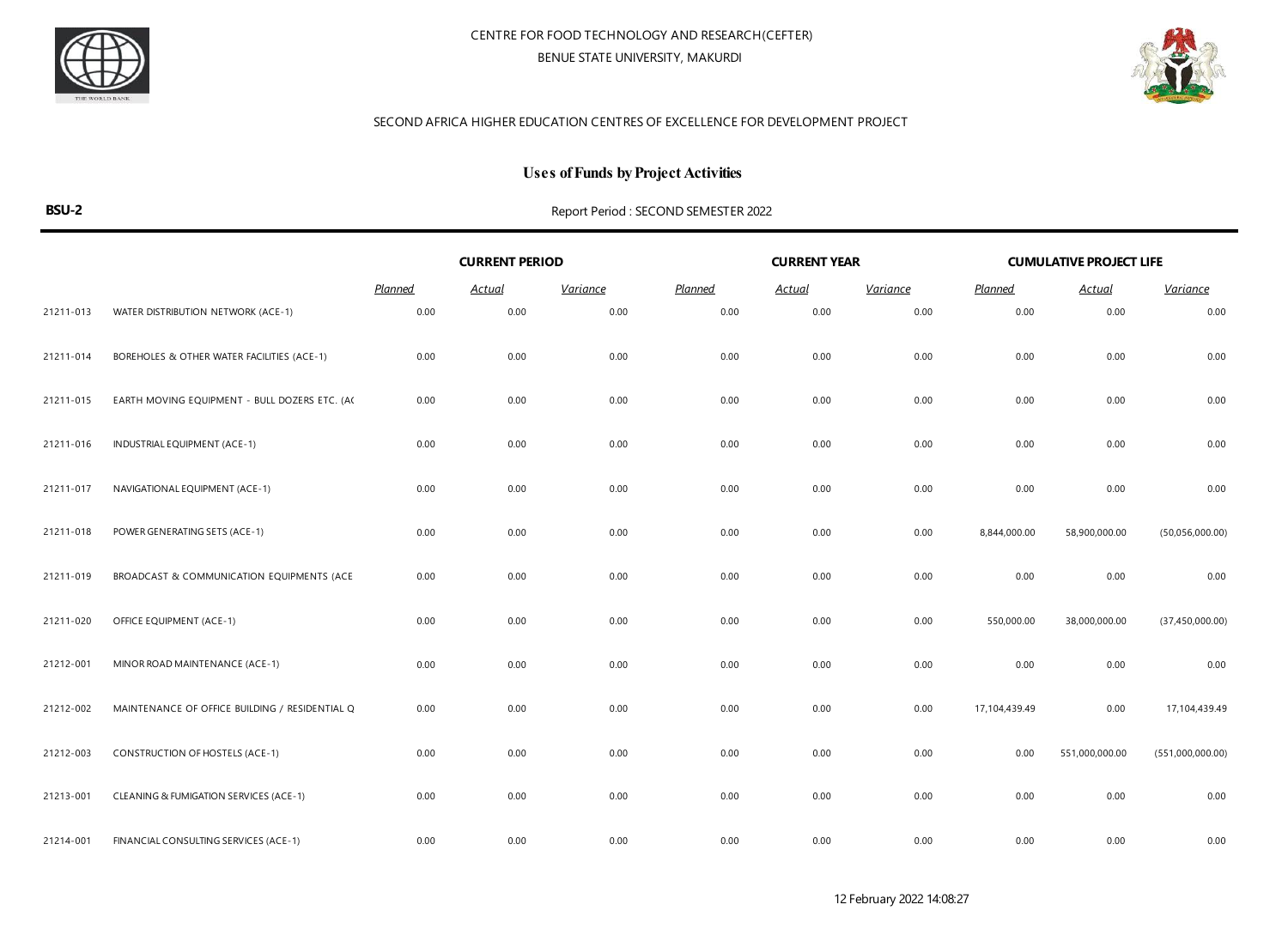



### **Uses of Funds by Project Activities**

|           |                                            | <b>CURRENT PERIOD</b> |               |                 |         | <b>CURRENT YEAR</b> |                 | <b>CUMULATIVE PROJECT LIFE</b> |                |                    |
|-----------|--------------------------------------------|-----------------------|---------------|-----------------|---------|---------------------|-----------------|--------------------------------|----------------|--------------------|
|           |                                            | <b>Planned</b>        | <b>Actual</b> | <b>Variance</b> | Planned | <b>Actual</b>       | <u>Variance</u> | <b>Planned</b>                 | <u>Actual</u>  | <b>Variance</b>    |
| 21214-002 | INFORMATION TECHNOLOGY CONSULTING SERVICES | 0.00                  | 0.00          | 0.00            | 0.00    | 0.00                | 0.00            | 0.00                           | 0.00           | 0.00               |
| 21214-003 | LEGAL SERVICES CONSULTING SERVICES (ACE-1) | 0.00                  | 0.00          | 0.00            | 0.00    | 0.00                | 0.00            | 0.00                           | 0.00           | 0.00               |
| 21214-004 | ENGINEERING CONSULTING SERVICES (ACE-1)    | 0.00                  | 0.00          | 0.00            | 0.00    | 0.00                | 0.00            | 0.00                           | 0.00           | 0.00               |
| 21214-005 | ARCHITECTURAL CONSULTING SERVICES (ACE-1)  | 0.00                  | 0.00          | 0.00            | 0.00    | 0.00                | 0.00            | 500,000.00                     | 0.00           | 500,000.00         |
| 21214-006 | SURVEYING CONSULTING SERVICES (ACE-1)      | 0.00                  | 0.00          | 0.00            | 0.00    | 0.00                | 0.00            | 0.00                           | 0.00           | 0.00               |
| 21214-007 | AGRICULTURAL CONSULTING (ACE-1)            | 0.00                  | 0.00          | 0.00            | 0.00    | 0.00                | 0.00            | 0.00                           | 0.00           | 0.00               |
| 21214-008 | MEDICAL CONSULTING (ACE-1)                 | 0.00                  | 0.00          | 0.00            | 0.00    | 0.00                | 0.00            | 180,000.00                     | 0.00           | 180,000.00         |
| 21214-009 | AUDITING OF ACCOUNTS (ACE-1)               | 0.00                  | 0.00          | 0.00            | 0.00    | 0.00                | 0.00            | 0.00                           | 564,300.00     | (564, 300.00)      |
| 21215-001 | LOCAL TRAINING (ACE-1)                     | 0.00                  | 0.00          | 0.00            | 0.00    | 0.00                | 0.00            | 7,932,000.00                   | 269,420,000.00 | (261, 488, 000.00) |
| 21215-002 | INTERNATIONAL TRAINING (ACE-1)             | 0.00                  | 0.00          | 0.00            | 0.00    | 0.00                | 0.00            | 0.00                           | 0.00           | 0.00               |
| 21216-002 | LOCAL TRAVEL & TRANSPORT EXPENSES (ACE-1)  | 0.00                  | 0.00          | 0.00            | 0.00    | 0.00                | 0.00            | 913,800.00                     | 0.00           | 913,800.00         |
| 21216-003 | MAINTENANCE OF MOTOR VEHICLE/TRANSPORT EQ  | 0.00                  | 0.00          | 0.00            | 0.00    | 0.00                | 0.00            | 85,000.00                      | 0.00           | 85,000.00          |
| 21216-004 | MAINTENANCE OF OFFICE FURNITURE (ACE-1)    | 0.00                  | 0.00          | 0.00            | 0.00    | 0.00                | 0.00            | 0.00                           | 0.00           | 0.00               |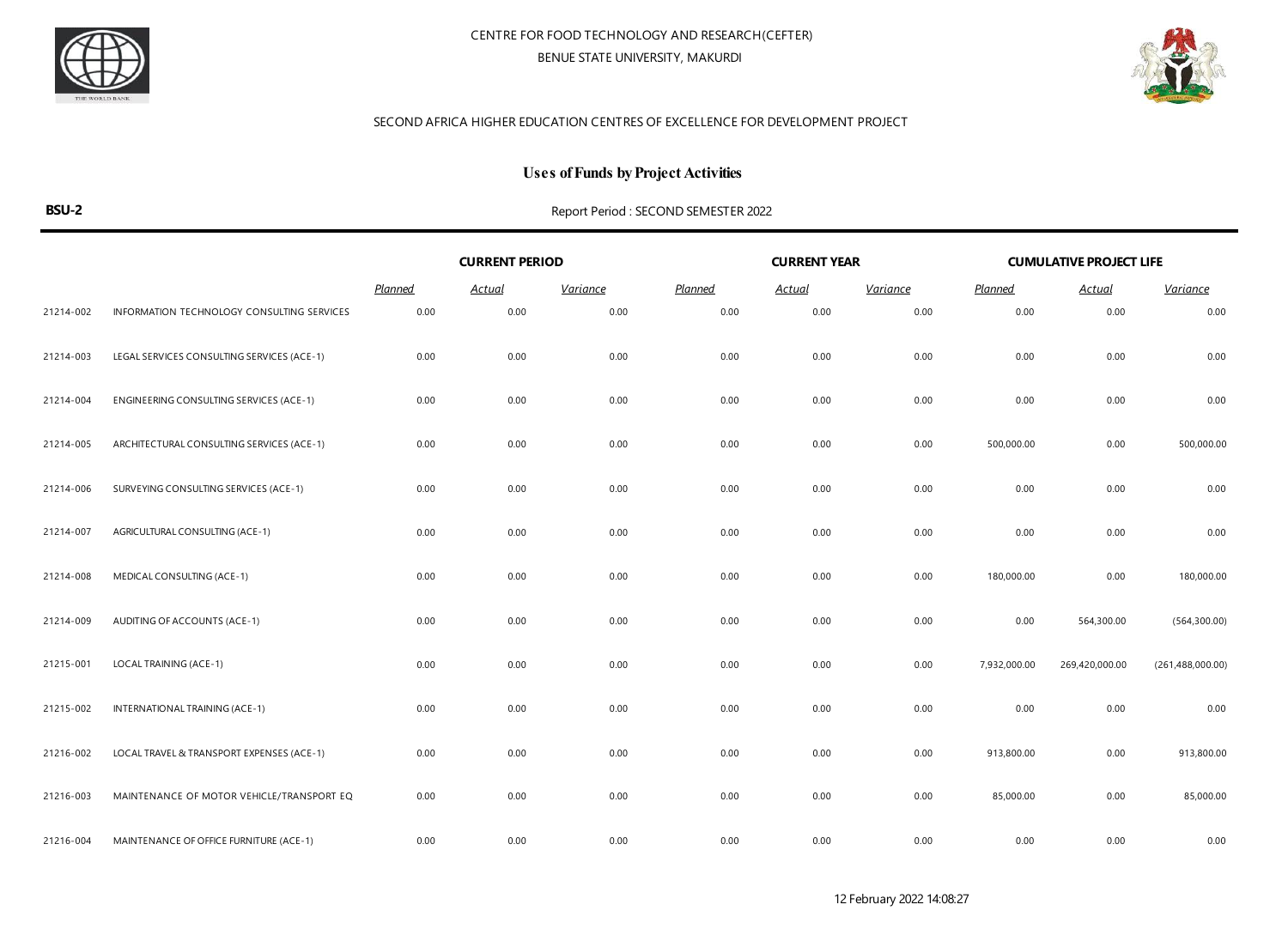



### **Uses of Funds by Project Activities**

|           |                                               | <b>CURRENT PERIOD</b> |               |                 |                | <b>CURRENT YEAR</b> |                 | <b>CUMULATIVE PROJECT LIFE</b> |               |                 |  |
|-----------|-----------------------------------------------|-----------------------|---------------|-----------------|----------------|---------------------|-----------------|--------------------------------|---------------|-----------------|--|
|           |                                               | <b>Planned</b>        | <b>Actual</b> | <b>Variance</b> | <b>Planned</b> | <u>Actual</u>       | <u>Variance</u> | <b>Planned</b>                 | <b>Actual</b> | <b>Variance</b> |  |
| 21216-005 | MAINTENANCE OF OFFICE / IT EQUIPMENTS (ACE-1) | 0.00                  | 0.00          | 0.00            | 0.00           | 0.00                | 0.00            | 0.00                           | 0.00          | 0.00            |  |
| 21216-006 | MAINTENANCE OF PLANTS/GENERATORS (ACE-1)      | 0.00                  | 0.00          | 0.00            | 0.00           | 0.00                | 0.00            | 0.00                           | 0.00          | 0.00            |  |
| 21216-007 | MAINTENANCE OF STREET LIGHTINGS (ACE-1)       | 0.00                  | 0.00          | 0.00            | 0.00           | 0.00                | 0.00            | 0.00                           | 0.00          | 0.00            |  |
| 21216-008 | MAINTENANCE OF COMMUNICATION EQUIPMENT (A     | 0.00                  | 0.00          | 0.00            | 0.00           | 0.00                | 0.00            | 0.00                           | 0.00          | 0.00            |  |
| 21216-009 | ELECTRICITY CHARGES (ACE-1)                   | 0.00                  | 0.00          | 0.00            | 0.00           | 0.00                | 0.00            | 0.00                           | 0.00          | 0.00            |  |
| 21216-010 | TELEPHONE CHARGES (ACE-1)                     | 0.00                  | 0.00          | 0.00            | 0.00           | 0.00                | 0.00            | 0.00                           | 0.00          | 0.00            |  |
| 21216-011 | INTERNET ACCESS CHARGES (ACE-1)               | 0.00                  | 0.00          | 0.00            | 0.00           | 0.00                | 0.00            | 0.00                           | 0.00          | 0.00            |  |
| 21216-012 | SATELLITE BROADCASTING ACCESS CHARGES (ACE-1) | 0.00                  | 0.00          | 0.00            | 0.00           | 0.00                | 0.00            | 0.00                           | 0.00          | 0.00            |  |
| 21216-013 | WATER RATES (ACE-1)                           | 0.00                  | 0.00          | 0.00            | 0.00           | 0.00                | 0.00            | 0.00                           | 0.00          | 0.00            |  |
| 21216-014 | INTERACTIVE LEARNING NETWORK (ACE-1)          | 0.00                  | 0.00          | 0.00            | 0.00           | 0.00                | 0.00            | 0.00                           | 0.00          | 0.00            |  |
| 21216-015 | SOFTWARE CHARGES/ LICENCE RENEWAL (ACE-1)     | 0.00                  | 0.00          | 0.00            | 0.00           | 0.00                | 0.00            | 0.00                           | 57,601,667.07 | (57,601,667.07) |  |
| 21216-016 | OFFICE STATIONERIES/COMPUTER CONSUMABLES (AC  | 0.00                  | 0.00          | 0.00            | 0.00           | 0.00                | 0.00            | 779,200.00                     | 400.00        | 778,800.00      |  |
| 21216-017 | BOOKS (ACE-1)                                 | 0.00                  | 0.00          | 0.00            | 0.00           | 0.00                | 0.00            | 50,000.00                      | 0.00          | 50,000.00       |  |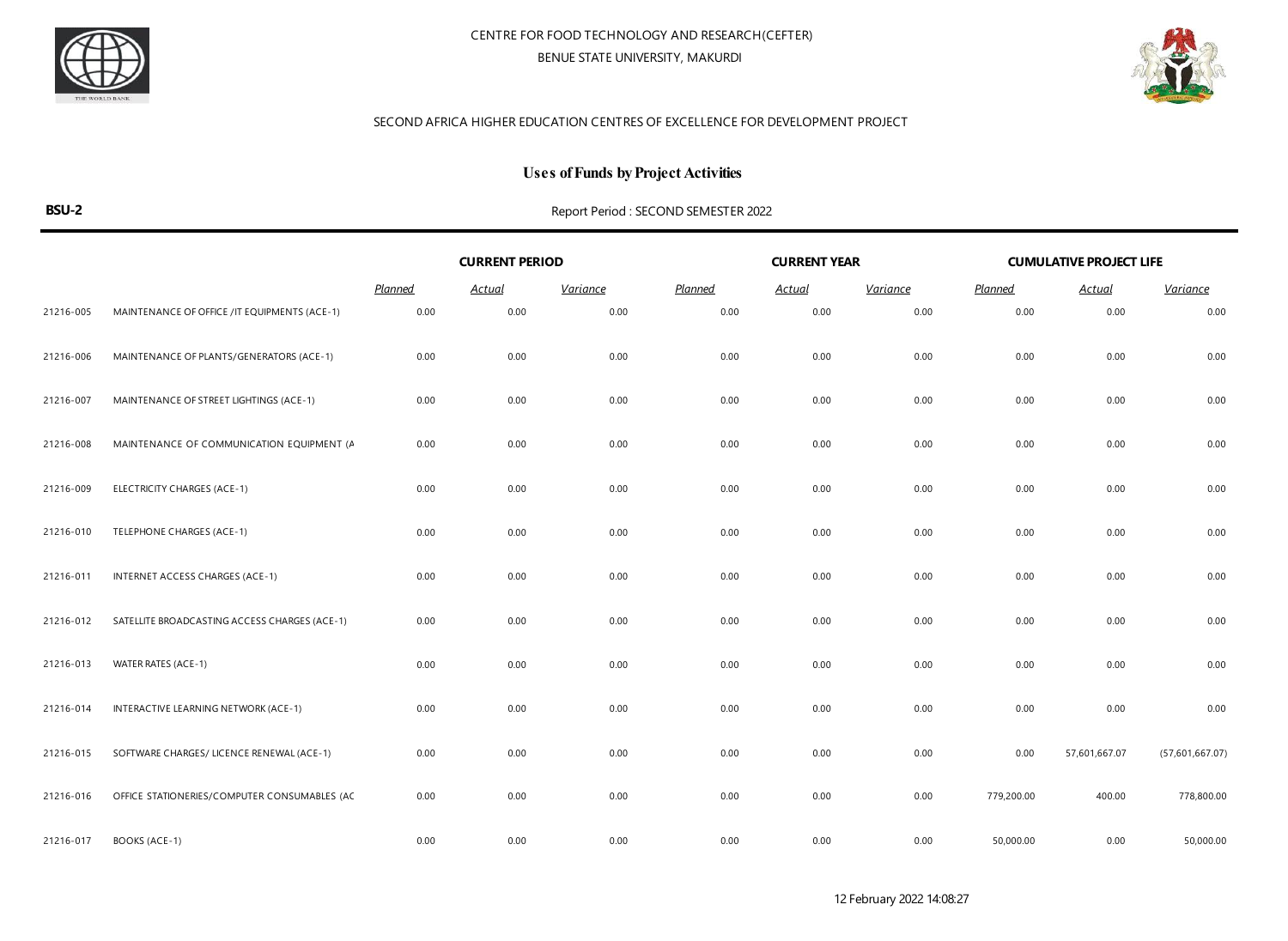



### **Uses of Funds by Project Activities**

|           |                                                | <b>CURRENT PERIOD</b> |               |                 |         | <b>CURRENT YEAR</b> |                 | <b>CUMULATIVE PROJECT LIFE</b> |               |                   |  |
|-----------|------------------------------------------------|-----------------------|---------------|-----------------|---------|---------------------|-----------------|--------------------------------|---------------|-------------------|--|
|           |                                                | Planned               | <b>Actual</b> | <b>Variance</b> | Planned | <u>Actual</u>       | <b>Variance</b> | <b>Planned</b>                 | <b>Actual</b> | Variance          |  |
| 21216-018 | NEWSPAPERS (ACE-1)                             | 0.00                  | 0.00          | 0.00            | 0.00    | 0.00                | 0.00            | 0.00                           | 0.00          | 0.00              |  |
| 21216-019 | MAGAZINES & PERIODICALS (ACE-1)                | 0.00                  | 0.00          | 0.00            | 0.00    | 0.00                | 0.00            | 0.00                           | 0.00          | 0.00              |  |
| 21216-020 | TEACHING AIDS/INSTRUCTION MATERIALS (ACE-1)    | 0.00                  | 0.00          | 0.00            | 0.00    | 0.00                | 0.00            | 0.00                           | 41,800,000.00 | (41,800,000.00)   |  |
| 21216-021 | OFFICE RENT (ACE-1)                            | 0.00                  | 0.00          | 0.00            | 0.00    | 0.00                | 0.00            | 0.00                           | 0.00          | 0.00              |  |
| 21216-022 | <b>RESIDENTIAL RENT (ACE-1)</b>                | 0.00                  | 0.00          | 0.00            | 0.00    | 0.00                | 0.00            | 0.00                           | 0.00          | 0.00              |  |
| 21216-023 | MOTOR VEHICLE FUEL COST (ACE-1)                | 0.00                  | 0.00          | 0.00            | 0.00    | 0.00                | 0.00            | 0.00                           | 0.00          | 0.00              |  |
| 21216-024 | PLANT/GENERATOR FUEL COST (ACE-1)              | 0.00                  | 0.00          | 0.00            | 0.00    | 0.00                | 0.00            | 198,000.00                     | 0.00          | 198,000.00        |  |
| 21216-025 | PUBLICITY & ADVERTISEMENTS (ACE-1)             | 0.00                  | 0.00          | 0.00            | 0.00    | 0.00                | 0.00            | 0.00                           | 0.00          | 0.00              |  |
| 21216-026 | POSTAGES & COURIER SERVICES (ACE-1)            | 0.00                  | 0.00          | 0.00            | 0.00    | 0.00                | 0.00            | 0.00                           | 0.00          | 0.00              |  |
| 21216-027 | SUBSCRIPTION TO PROFESSIONAL BODIES (ACE-1)    | 0.00                  | 0.00          | 0.00            | 0.00    | 0.00                | 0.00            | 0.00                           | 0.00          | 0.00              |  |
| 21216-028 | RESEARCH AND DEVELOPMENT (R&D) - EXPENSE (ACE- | 0.00                  | 0.00          | 0.00            | 0.00    | 0.00                | 0.00            | 449,000.00                     | 79,040,000.00 | (78, 591, 000.00) |  |
| 21216-029 | WAGES/ALLOWANCES (ACE-1)                       | 0.00                  | 0.00          | 0.00            | 0.00    | 0.00                | 0.00            | 2,848,500.00                   | (210,000.00)  | 3,058,500.00      |  |
| 21216-030 | SERVICE MEETINGS (ACE-1)                       | 0.00                  | 0.00          | 0.00            | 0.00    | 0.00                | 0.00            | 2,327,000.00                   | 0.00          | 2,327,000.00      |  |